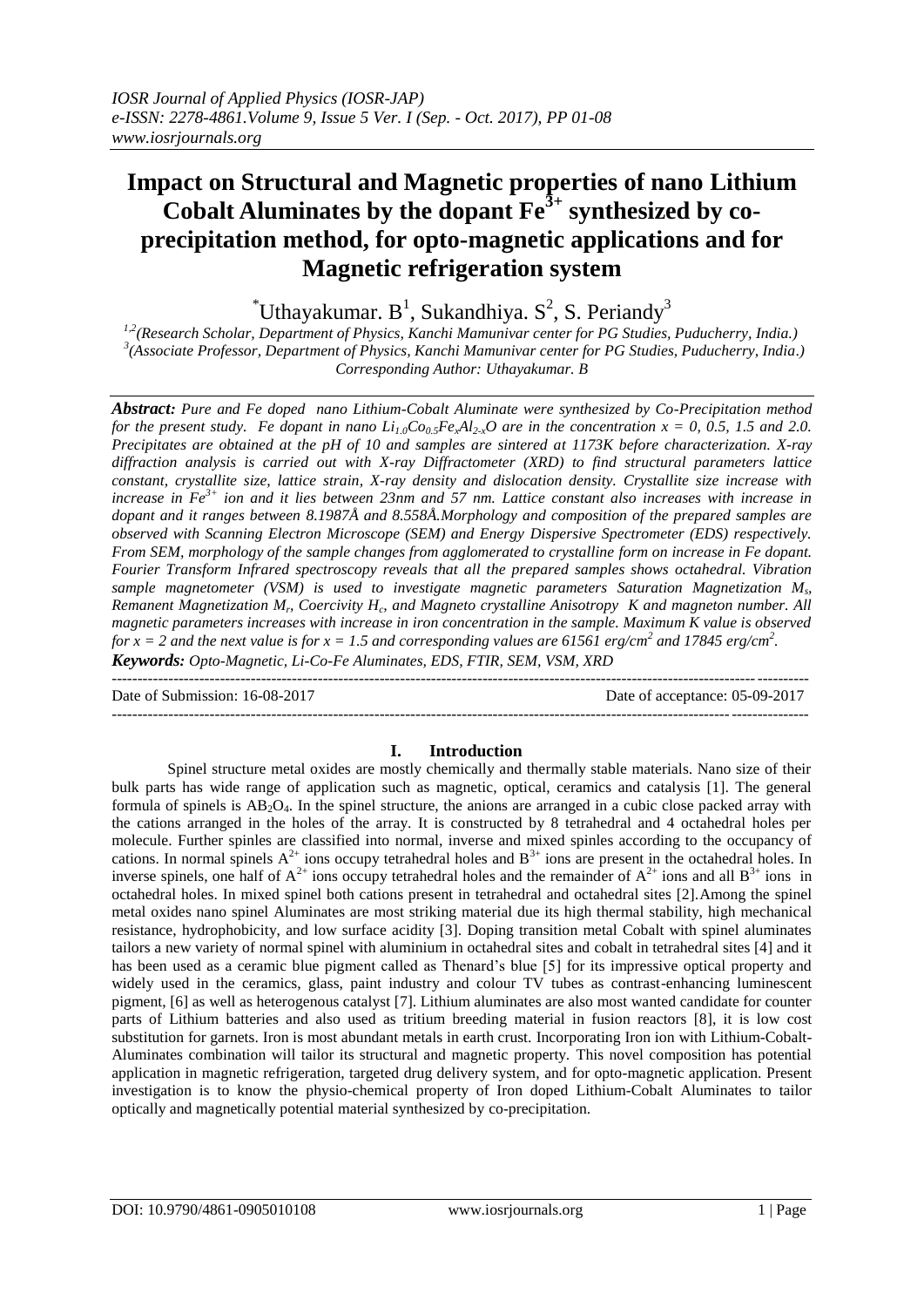## **2.1 Material for synthesis**

## **II. Materials And Methods**

 $Li_{1.0}Co_{0.5}Fe_{x}Al_{2x}O_{4}$  nano Aluminates at various concentration of iron ion has been synthesized from Precursors LiCl, CoCl<sub>2</sub>, AlCl<sub>3</sub>, FeCl<sub>3</sub>.6H<sub>2</sub>O and NaOH. Analytical grade of these precursors are purchased from SIGMA ALDRICH, Germany with 98% purity.

## **2.2 Synthesis Methodology**

A productive synthesizing methodology depends on starting material, and its composition. Environment of reaction carried out also plays an important role. Wet chemical methods like co-precipitation, sol-gel, hydrothermal and colloid emulsion technique, pH plays an important role. For the present investigation eco friendly NaOH is used to maintain pH. The physio-chemical properties of nanoparticles are greatly influenced by particle size, morphology, purity and chemical composition. Using chemical methods, have been conformed to efficiently control the morphology and chemical composition of prepared nano powder. Among wet chemical techniques sol-gel, hydro thermal and colloid emulsions are time consuming and involve highly unstable alkoxides and difficult to maintain reaction conditions. Co-precipitation is one of the more successful techniques for synthesizing ultrafine nanoparticles having narrow particle size distribution [9]. These advantages on co-precipitation method motivated authors to synthesize  $Li_{1.0}Co_{0.5}Fe_{x}Al_{2.x}O_{4}$  (x = 0, 0.5, 1.5, 2.0) nano aluminates by co-precipitation method. The precursors for Fe ion is taken as 2 M and 1M for other Metals chlorides. They are mixed in stochiometric ratio and added one by one on the basis of their electro-negativity value. combination of Aqueous solution is stirred rigorously at 338K for 30 minutes, mean while NaOH is added to the brain solution by drop by drop using a burette till solution reaches pH value 10. The required composition of nano ferrites are formed from conversion of metal salt into hydroxide and then transformed into ferrites. The precipitates obtained were thoroughly washed more than three times with double distilled water and acetone. For the present work as synthezied sample and samples sintered at 1173 K are considered for study.

## **2.3 Physical measurements**

Crystal structure of all the samples were examined by powder X-Ray diffraction XRD patterns at room temperature PANalytical-X'Pert PRO powder diffractometer using  $Cu-K_{\alpha1}$  radiation. Scanning Electron Microscopy (SEM) study was performed by VEGA 3 TESCAN Scanning Electron Microscope, operated at 120 KV. Elemental analysis has been done with BRUKER EDS. Fourier Transform Infrared (FT-IR) spectra were recorded on SHIMADZU FT-IR spectrophotometer using KBr pellets in the range 4000-400 cm<sup>-I</sup>. The magnetic properties were measured at room temperature by LAKESHORE vibrating sample magnetometer (VSM).

# **III. Result And Discussion**

**3.1 X - Ray Diffraction analysis**  X-ray diffraction pattern of synthesized samples of Fe doped Lithium-Cobalt nano spinel Aluminates for the concentration  $x = 0$ , 0.5, 1.5 and 2.0 sintered at 1173K are shown in the Fig.1. Major peaks (220), (311), (400), (511), (440) are present in XRD pattern of all the samples which reveals these are having the disordered spinel ferrite formation of space group  $Fd3m$ , with  $Fe^{3+}$  in tetrahedral (8c) and octahedral (12d) sites whereas  $\overline{Al}^{3+}$ , Li<sup>+</sup> and Co<sup>2+</sup> ions occupy the octahedral position [10]. This matches with the (CoAl<sub>2</sub>O<sub>4</sub>) JCPDS file No.44-0160,  $Li_{0.5}Fe_{2.5}O_4$  JCPDS file.No.88-0671, CoFe<sub>2</sub>O<sub>4</sub> JCPDS file No. 01-1121, Co<sub>3</sub>O<sub>4</sub> JCPDS file No. 74-2120 [11, 12].For x= 1.5 minor peak 422 and for other samples 422 is not present this is due to amorphization samples[13]. The extra peak (321) is observed only in  $x = 1.5$  which represents presence of  $\alpha$ -Lithia in the sample. Generally intensity of XRD peaks corresponds to the crystalline nature of the samples. Addition of Iron with Lithium-Cobalt Aluminates increase the crystalline nature of samples it results in increases intensity of XRD peaks. Peaks of XRD pattern shift towards lower diffraction angle, this is due to replacement of lower ionic radius Al<sup>3+</sup> ion (r<sub>Al</sub> = 0.51 Å) by higher ionic radius Fe<sup>3+</sup> ion (r<sub>Fe</sub> = 0.64 Å) in Li-Co nano Aluminates. The intensities of (220) and (440) planes are more sensitive to cations in tetrahedral and octahedral sites respectively [14, 15]. From TABLE 1 it is clear that intensity of (440) decrease with increasing  $Fe<sup>3+</sup>$  and this expressing decreasing  $Al<sup>3+</sup>$  ions in the octahedral sites. Intensity found to reverse for the concentration  $x = 2$  this may be due to absence of  $Al^{3+}$  ions in this ratio. Non-linearity in intensity of (220) peak maybe due to replacement of Fe<sup>2+</sup>, Fe<sup>3+</sup> instead of  $Al^{3+}$  and migration of Co<sup>3+</sup>, Li<sup>+</sup> ions from octahedral site to tetrahedral site vice versa. Average crystallite size 'D' and lattice constant has been estimated from X-ray reflections indexed (220), (311), (400), (422), (511) and (440) using Scherer's equation  $D = 0.9 \lambda / \beta \cos \theta$ , where D is the average crystallite size,  $β$  is the full width half maxima,  $λ$  is the X-Ray wavelength and  $θ$  is the Bragg's angle [16]. Lattice constant has been calculated from equation  $a = d (h^2 + k^2 + l^2)^{1/2}$  Where 'a' is lattice constant, d be the inter planar distance, hkl is miller indices. Lattice strain of  $Li_{1.0}CO_{0.5}Fe_{x}Al_{2-x}O_{4}$  (x = 0, 0.5, 1.5, 2.0) nano aluminates were determined using the Williamson-Hall formula  $ε = β / 4$  tan  $θ$ , Where  $ε$  is the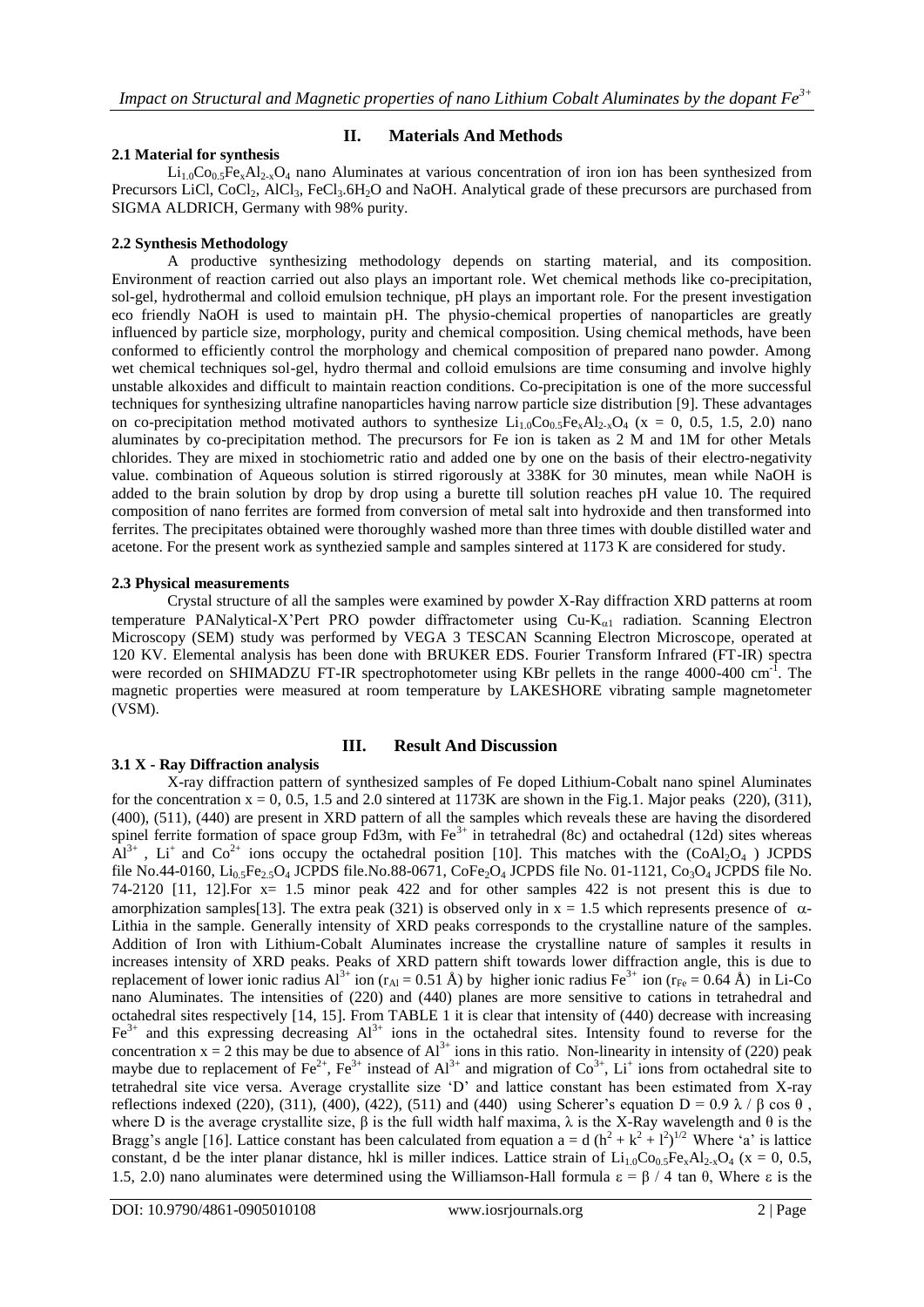lattice strain of the structure [17, 18]. X-ray Density can be calculated by  $\rho_x = ZM/Na^3$ , Where Z is number of molecules per unit cell, here it is 8. M is Molecular weight of the sample N is Avagadro's Number, 'a' lattice constant. Dislocation density has been found by using the relation  $\delta = 15 \epsilon / a$  D, here  $\delta$  be the dislocation density. All these structural parameters are calculated and tabulated in TABLE 2. The average crystallite size 'D' and lattice constant gets increases with increasing higher ionic radius  $Fe^{3+}$ ion ( $r_{Fe} = 0.64$  Å) instead of lower ionic radius  $AI^{3+}$  ion  $(r_{Al} = 0.51 \text{ Å})$ . Increase in Iron in Li-Co nano spinel aluminates increase in average crystallite size linearly and it lies in between 22 nm and 57 nm. Lattice constant also increases with incorporation of Fe ion instead of Al ion and their values increase from 8.1987 Å to 8.5580 Å. These linear variation in 'D' and 'a' reveals that replacement of Al ion by Fe obeys the Vegard's law. Molecular weight of the  $Li_1Co_{0.5}Al_xFe_{2x}O_4$  composition increases with this is supported by increase in X-Ray density values obtained from XRD pattern, this is also due to replacement of higher atomic mass  $Fe<sup>3+</sup>$  (55.84 gm) by lower atomic mass  $Al^{3+}$  (26.98 gm). Dislocation density value decreases with increase iron ion.

## **3.2 Scanning Electron Microscope (SEM) and Energy Dispersive Spectroscopic (EDS) analysis**

External morphology of synthesized samples of  $Li_{1.0}Co_{0.5}Fe_{x}Al_{2-x}O_{4}$  (x = 0, 0.5, 1.5, 2.0) nano aluminates sintered at 1173 K have been investigated with the help of VEGA 3 TESCAN for all concentration of the samples. Fig.2 shows morphology of  $Li_{1.0}Co_{0.5}Fe_xAl_{2x}O_4$  nano aluminates samples for the increase in concentration of Fe ( $x = 0, 0.5, 1.5, 2.0$ ). The micrographs show the agglomerated grain structure with clusters of fine particle clinging together due to presence of Lithium and aluminium in the composition for  $x = 0, 0.5$ , 1.5. The morphology is almost uniform and regular having cubic shaped particles at x = 2.0 only. Replacement of Aluminium by Iron manipulated the morphology [19]. Thus results of SEM in agreement with X-Ray diffraction pattern. Especially for  $x = 0$  to 1.5 agglomeration is more, this matches with disappearance of reflection planes (111), (222) and (620) due to amorphization and  $x = 0$ , 0.5, 1.5 morphology shows fine particle nature. The surface of the aluminates samples has a number of fine pores or voids that are attributed to the large amount of Oxygen and chlorine gas liberated during the sintering process. Presence of vacancies results in contraction of Lattice even higher ionic radius dopant is added to the sample. This observation are obtained for  $x = 0, 0.5, 1.5$  except  $x = 2.0$ . [20].

EDS spectrum for the  $Li_{1.0}Co_{0.5}Fe_{x}Al_{2x}O_{4}$  (x = 0, 0.5, 1.5, 2.0) nano aluminates are recorded with BRUKER EDS and illustrated in Fig.3. The result shows each peak corresponds to the element added in the prepared nanoferrite which confirmed the presence of elements in respective concentration. Aluminium and iron are the major constituents in the composition. Oxygen, Lithium and Cobalt are the next major constituent in the sample. Peak for Lithium is not obtained in EDS spectra because Silicon detector used in Energy Dispersive X-Ray spectroscope for present study is not having sensing ability to detect small amount of energy emitted by very small Lithium ion which is having K shell for auger electron. It is interesting to note that the preparation condition completely favours the formation of mixed ferrite and allow us to study the effect of increasing the Fe content on the properties of the Fe doped Li-Co nano Aluminates. The peak values variation is due to it stochiometry, for all the concentration. The values of Aluminium vary with the increase in Iron concentration.

#### **3.3. Fourier Transform Infrared Spectroscopy (FTIR) Analysis**

FTIR spectrums of the investigated sample are shown in Fig.4. Infrared spectroscopy study supported the formation of Fe doped Li Co Al spinel nano Aluminates with informative two strong absorption bands around  $400 \text{ cm}^{-1}$  and  $600 \text{ cm}^{-1}$  that are common features of all spinel structure [21]. The spinel structure are attributed to the stretching vibrations of the unit cell of the spinel in the tetrahedral (A) Site and the metaloxygen vibration in the octahedral (B) site. These absorption bands are highly sensitive to changes in interaction between oxygen and cations, as well as to the size of the obtained nano-particles [22]. The broadening of the spectral band depends on the statistical distribution of cations over A and B sites. The vibration frequency depends on the cation mass, cation-oxygen distance and bending force [23]. From Fig 4 and Table 3, Intrinsic stretching vibration frequency of metal- oxygen at tetrahedral site observed in a range  $667 \text{ cm}^{-1}$  - 592 cm<sup>-1</sup> and its value shifting linearly toward lower frequency with increase in  $Fe<sup>3+</sup>$  concentration except  $x= 1.5$ . And replacement of  $Al^{3+}$  ions by bigger  $Fe^{3+}$  in octahedral sites also results in a decrease in metal oxygen bond length and consequently decrease the wave number of octahedral and tetrahedral sites by increasing substitution content [24, 25]. Additional subsidiary peak observed at 523 at  $x = 0.5$  concentration. Intensity of the peaks corresponds to octahedral and tetrahedral bonds increases upto  $x = 0.5$  then decreases for 1.5 and 2.0 concentration with the addition of  $Fe^{3+}$ content. It is well known that the intensity ratio is function of change of dipole moment with the internuclear distance. This value represents the contribution of ionic bond Fe-O in the lattice. So the observed increase and decrease in the absorption band intensity with increase in Fe content, is due to perturbation occurring in Fe-O bonds. The electronic distribution of Fe-O bonds greatly affected by the dopant  $Fe<sup>3+</sup>$  which is having comparatively bigger radius and high atomic weight Al (26.98amu) and Fe (55.84 amu).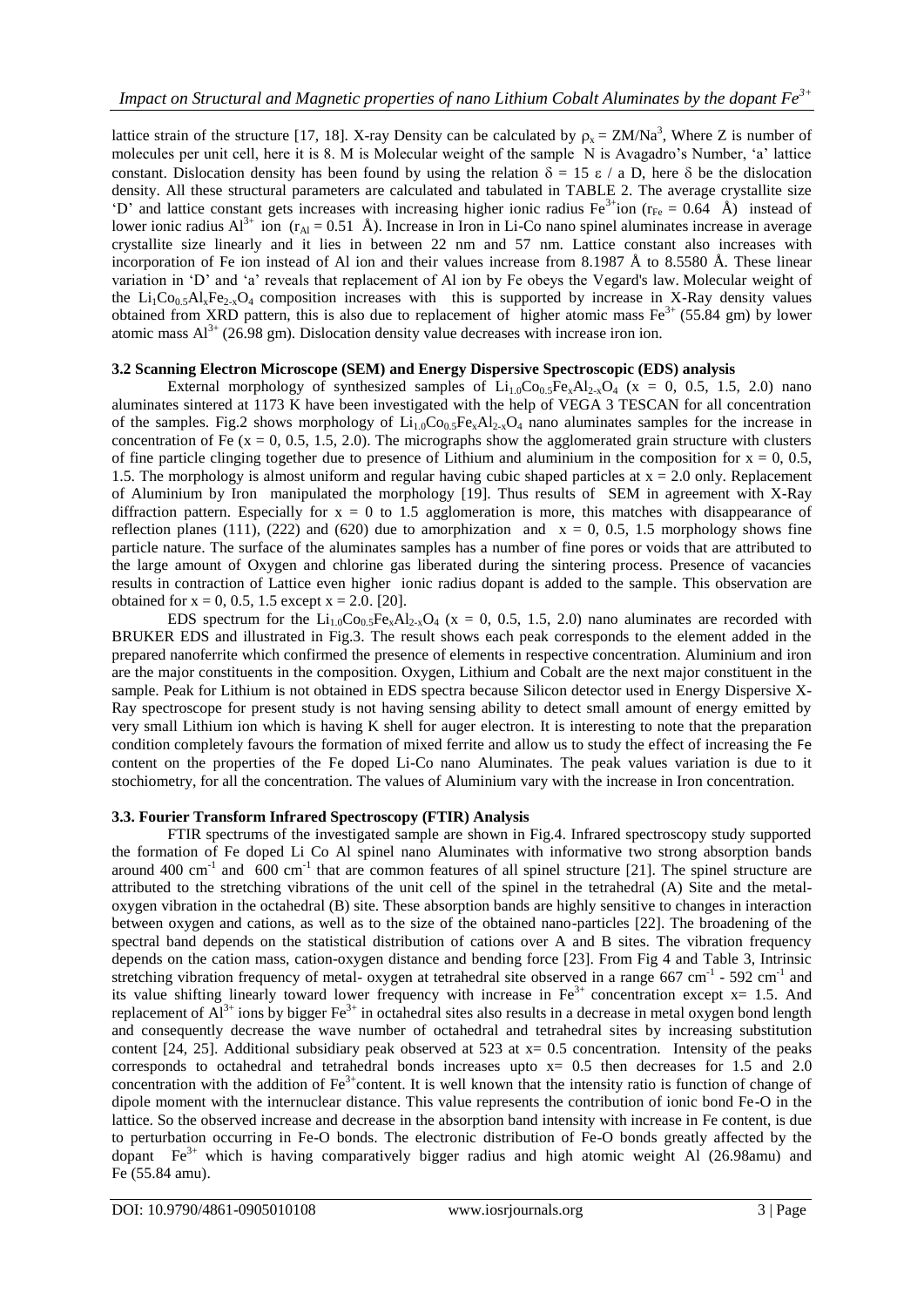#### **3.4 Vibrational Sample Magnetometer (VSM) analysis**

Fe doped  $Li_{1,0}Co_{0.5}Fe_xAl_{2-x}O_4$  nanoaluminates (x = 0, 0.5, 1.5, 2.0). Hysteresis loops for the samples are recorded with LAKESHORE Vibrational sample magnetometer at 300 K with applied field as 20 KOe are shown in Fig.5. The value of anisotropy constant was calculated from Stoner-Wohlfarth relation as follows  $H_c = K/M_s$  [26] , Where  $H_c$  is the coercivity, M<sub>s</sub> saturation magnetization and K magnetic anisotropy constant .Calculation of magnetic moment in bohr magneton was carried out using the following relation,  $n_B$  = (Molecular Weight  $\times$  M<sub>S</sub>)/5585 [27]. Magnetic parameters saturation magnetization (M<sub>s</sub>), Remanence Magnetization  $(M_r)$ , Coercivity  $(H_c)$ , Squareness ratio, Magnetic anisotropy constant  $(K)$  and magneton number are calculated from Hysteresis loop and tabulated in Table 4.Generally magnetic properties in the prepared sample arise from coupling between spin and orbital angular momentum (L-S coupling) and electron spin (S-S coupling) [28]. In the case of spinel nano magnetic ferrite material magnetic parameters are influenced by cation distribution, collinearity and non collinearity (canting) of spins on their surface, Crystallite size and dopant. In present study undoped nano  $Li_{1.0}Co_{0.5}Al_2O_4$  have the hysteresis loop of Paramagnetic nature of the sample. Small amount of the dopant Fe in Li-Co aluminates shows 'S' shaped superparamagentic behaviour. Low amount of Al in  $x = 1.5$  resembles behavior of ferri nature. For  $x = 0$  and 0.5 samples magnetization values increases upto infinity. The magnetization increases with increase in the field up to 1000 Oe and then increase slowly and saturates ate nearly 2500 Oe of the applied magnetic field for  $x = 1.5$  and 2.0. From the Fig.5 mixed spinel having highest Saturation magnetization value i.e 135 emu/g and 51 emu/g for the concentration  $x = 2.0$ and 1.5 respectively due to most disordered spinel structure, which will in agreement with XRD and SEM results. Coercivity varies linearly due to the influence of  $Fe<sup>3+</sup>$  ion in the sample and variation in crystallite size. High value of coercivity is observed for higher concentration of iron ion for all other concentrations. Coercivity and saturation magnetization value is increases with increase in Fe in the Li-Co nano aluminates. This is due to more number of incorporation of iron ion on the sublattices. The appearance of super-paramagnetism indicates that the magneto crystalline anisotropy, which is important to hold magnetic ions in certain direction, has been overcome by thermal energy [29]. The magnetic anisotropy constant is maximum for the concentration 2.0 and 1.5 with more crystallinity. From these results magneto crystalline anisotropy is more for high crystallinity sample. And high crystallinity is possible in disordered spinel structure. Magneton number also maximum for those concentration  $x = 2.0$  and 1.5. Ordered spinel structure have low value of magnetic anisotropy constant. No sample in the present study have ordered structure. Thus VSM result matches with XRD, SEM and FTIR findings.

#### **IV. Conclusion**

 $Li_{1.0}Co_{0.5}Fe_xAl_{2x}O_4$  (x = 0, 0.5, 1.5, 2.0) nano aluminates were effectively synthesized by trouble-free and uncomplicated co-precipitation method with average crystallite size between 22 nm and 57 nm. Physiochemical properties are studied for samples sintered at 1173K. Addition of Fe ion in Li-Co Aluminate influenced the structural properties such as Average crystallite size, lattice constant, and X-Ray density .Their values increases with increase in Fe content in the sample. Lattice strain and dislocation density of the synthesized samples decrease increase in Fe. SEM shows morphology manipulated by  $Fe<sup>3+</sup>$  ion in the sample and FTIR observation have fine match with results of XRD and SEM. EDS reports shows the presence of percentage of elements present in composition. Pauli Paramagnetic aluminium in nano Li-Co aluminates replaced by iron ion converts the composition into superparamagnetic samples which could be revealed from the VSM results which will be a great candidate for opto magnetic applications and for magnetic refrigeration. At higher concentration Iron induced most disordered structure which is found from the magnetic anisotropy constant value. Important finding in this work is 1.5 and 2.0 concentration of Iron in Li-Co nano ferrialuminates has its maximum magnetic anisotropy constant value, which will release more thermal energy in alternating magnetic field, and should be act as best candidate for magnetic fluid hyperthermia and in targeted drug delivery system.

#### **References**

- [1] Duan.X, Pan.M, Yu.F, Yuan.D, J.Alloys Compd. 509 (2011) 1079-1083.
- [2] Sepleak.V, Bergmann.I, Indris.S, Feldhoff.A, Hahn.H, Becker.K.D, J.Mater. Chem 21 (2011) 8332
- [3] Dhak.D, Pramanik.P, J.Am.Ceram.Soc. 89 (2006) 1014 -1021.
- [4] Zayat.M, Levy.D, Chem.Mater. 12 (2000) 2763
- [5] Llusar.M, Fores.A, Badenes.J.A, Calbo.J, Tena.M.A, Guillermo.M, J.Eur.Ceram.Soc 21 (2000) 2763
- [6] Busca.G, Lorenzelli.V, Escribano.V.S, Guidetti.R, J.Catal 131 (1991) 167.
- [7] Renoult.O, Boilot.J.P, Korb.J.P, Petit.D, Boncoeur, J. Nucl.Mater. 219 (1995) 233.
- [8] B.K.K.uanr, G.P.Srivastava, J.Appl. Phys. 75 (1994) 6115<br>[9] Marinca.T.F, Chicinas.I, Isnard.O, Pop.V, Pop.F, J.Alloy.,
- Marinca.T.F, Chicinas.I, Isnard.O, Pop.V, Pop.F, J.Alloy., and compounds, 509 (2011) 7931-7936.
- [10] Dhage.S.R, Khollam.Y, Deshpande.S.B, Ravi.V, Mater.Res.Bulls. 378 (2003) 1601-1605.
- [11] Carta.G, Casarin.M, Habra.E.L, Electrochemica Acta 50 (2005) 4592-4599.
- [12] Bahgat.M, Farghaly.F.E, Abdel Basir, Fouad.A.O, J. Mate.Process. Tech. 183 (2007) 117-121
- [13] Ammankutty.C.G, Sugunna. S, J.App.Catal.A Gen 218 (2001) 39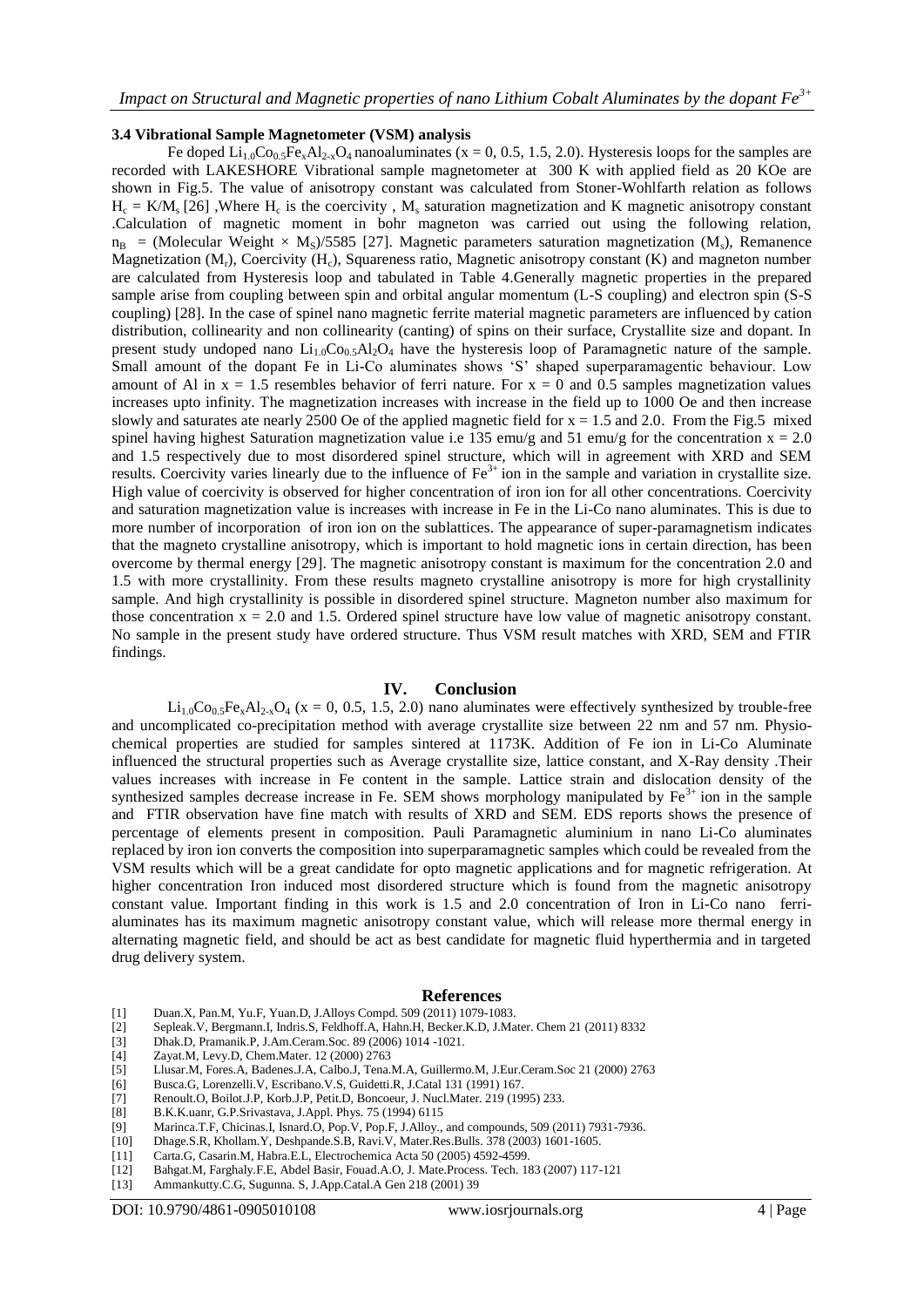- [14] Ladgaonkar.B.P, Vaigainkar.A.S, Materials chemisty and physics 56 (1998) 280-283.
- [15] Narasimhan.C.S, Swamy.C.S, Physica status dolidi 59 (1980) 817<br>[16] Culity.B.D, Elements of X-ray diffraction Chapter 14 (London, Ac
- [16] Culity.B.D, Elements of X-ray diffraction Chapter 14 (London, Addison-Wesley publishing company.Inc.,1976) (Chapter 14).
- [17] Wolska. E, Piszora. P, Nowicki.W, Darul. J, Int.J.Inorganic Mater., 3 (2001), 503-507.
- [18] Williamson.G.K., Hall.W.H, Acta Metall.1(1953) 22-31.
- [19] Rahman.S, Nadeem.K, Rehman.M.A, Mumtaz.M, Naeem.S, I.L.Ipst,Ceram.Int. 39 (2013) 5235-5239<br>[20] Prabahar. S, Dhanam. M, J.Cryst.Growth. 41 285 (2005) 1-2
- [20] Prabahar. S, Dhanam. M, J.Cryst.Growth, 41 285 (2005) 1-2
- [21] Hashim.M, Alimuddin, Shirsath.S.E, Kumar.S, Kumar.R, Roy.A.S, Shah.J, and Kotnala.R.K, Journal of alloys and compounds, 549 (2012) 348-357.
- [22] Farid.M, Ahmad.I, Aman.S, Kanwal.M, Murtaza.G, Alia.I, Ishfaq.M, Journal of Ovonic research 11 (2015) 1
- [23] Wahba.A.M, Mohammad.M.B, Ceramic International, 40 (2014) 6127-6135<br>[24] Boshale.A.G, Chougule.B.K, Material chemisty and physics 97 (2006) 273
- [24] Boshale.A.G, Chougule.B.K, Material chemisty and physics 97 (2006) 273 [25] Smit.J, And H.P.J ijn.Ferrite (1959)
- [25] Smit.J, And H.P.J ijn.Ferrite (1959)<br>[26] Singh.N, Agrawal.A, Sanghi.S, Sing
- [26] Singh.N, Agrawal.A, Sanghi.S, Singh.P, Physica B, 406 (2011) 687<br>[27] Singhal.S, Chandra.K, J.Solid state Chem. 180 (2007) 296
- [27] Singhal.S, Chandra.K, J.Solid state Chem. 180 (2007) 296
- [28] Gabbal.M.A, Angari.Y.M.A, Material chem. Physics 118 (2009) 153
- [29] Verma.A, Goel.T.C, Meadiratta.R.G, Kishan.P, Journal of Magnetism and magnetic material 208 (2000) 13-19.

#### **TABLE 1:** Comparison of X-Ray Intensity

| Fe          | Composition                           | $I_{220}$ | $I_{440}$ |
|-------------|---------------------------------------|-----------|-----------|
| content 'x' |                                       |           |           |
|             | $Li_{1.0}Co_{0.5}Al_2O_4$             | 49.42     | 49.39     |
| 0.5         | $Li_{1.0}Co_{0.5}Al_{1.5}Fe_{0.5}O_4$ | 37.66     | 48.09     |
| 1.5         | $Li_{1.0}Co_{0.5}Al_{0.5}Fe_{1.5}O_4$ | 49.71     | 35.25     |
|             | $Li_{1.0}Co_{0.5}Fe_2O_4$             | 17.79     | 46.89     |

**TABLE 2:** Structural parameters of  $Li_{10}Co_{05}Fe_xAl_{2x}O_4$  (x=0.0, 0.5, 1.5, 2.0) sintered at 1173K

|            |                                       |             | .<br>.   | . .       |                   |           |             |
|------------|---------------------------------------|-------------|----------|-----------|-------------------|-----------|-------------|
| Fe content | Composition                           | Crystallite | Lattice  | Molecular | X-ray             | Lattice   | Dislocation |
| 'x'        |                                       | <b>Size</b> | Constant | Weight    | Densitv           | Strain    | Density     |
|            |                                       | $D$ (nm)    | a(A)     | g/mole    | g/cm <sup>3</sup> | $10^{-3}$ | $10^{15}$   |
|            | $Li1.0Co0.5Al2O4$                     | 22.73       | 8.1987   | 154.32    | 3.719945          | 4.614     | 4.0805      |
| 0.5        | $Li_{1.0}Co_{0.5}Al_{1.5}Fe_{0.5}O_4$ | 25.27       | 8.2409   | 168.76    | 4.005851          | 5.138     | 5.8532      |
| 1.5        | $Li_{1.0}Co_{0.5}Al_{0.5}Fe_{1.5}O_4$ | 42.45       | 8.4233   | 197.62    | 4.392718          | 3.206     | 2.9417      |
|            | $Li_{1.0}Co_{0.5}Fe_2O_4$             | 56.8        | 8.558    | 212.05    | 4.494389          | 2.189     | 0.9119      |

**TABLE 3:** Vibrational frequency of tetrahedral and octahedral sites

| Fe content 'x' | Composition                           | $V1$ tetra<br>$cm-$ | $V_1$ tetra<br>$\text{cm}^{-1}$ | $V2$ octa<br>cm <sup>2</sup> |
|----------------|---------------------------------------|---------------------|---------------------------------|------------------------------|
|                | $Li_{1.0}Co_{0.5}Al_2O_4$             | 666.96              |                                 | 541.68                       |
| 0.5            | $Li_{1,0}Co_{0.5}Al_{1.5}Fe_{0.5}O_4$ | 654.31              | 523.16                          | 419.3                        |
| ن د            | $Li_{1.0}Co_{0.5}Al_{0.5}Fe_{1.5}O_4$ | 592.11              |                                 | 418.54                       |
|                | $Li_{1.0}Co_{0.5}Fe_2O_4$             | 598.44              |                                 | 467.03                       |

#### **TABLE 4:** Magnetic parameters of  $Li_{1.0}Co_{0.5}Fe_{x}Al_{2-x}O_{4}$  (x = 0.0, 0.5, 1.5, 2.0) sintered at 1173K

| Fe content | Composition                                    | Saturation   | Remanent      | Coercivity | Mr/Ms   | Magneto     | Magneton       |
|------------|------------------------------------------------|--------------|---------------|------------|---------|-------------|----------------|
| 'x'        |                                                | Magnetizatio | Magnetization | $H_c$      |         | Crystalline | Number         |
|            |                                                | n            | $M_r$         | (Oe)       |         | Anisotropy  | n <sub>B</sub> |
|            |                                                | $M_{\rm s}$  | (emu/g)       |            |         | K(erg)      |                |
|            |                                                | (emu/g)      |               |            |         |             |                |
| $\Omega$   | Li <sub>1.0</sub> Co                           | 0.6369       | 0.0219        | 3.497      |         |             |                |
|            | $_{0.5}$ Al <sub>2</sub> O <sub>4</sub>        |              |               |            | 0.03439 | 2.227239    | 0.017598       |
| 0.5        | $Li_{1.0}$ Co <sub>0.5</sub> Al <sub>1.5</sub> | 0.5916       | 0.1025        | 322.08     |         |             |                |
|            | Fe <sub>0.5</sub> O <sub>4</sub>               |              |               |            | 0.17326 | 190.5425    | 0.017876       |
| 1.5        | $Li1.0 Co0.5Al0.5$                             | 51.832       | 28.69         | 344.29     |         |             |                |
|            | Fe <sub>1.5</sub> O <sub>4</sub>               |              |               |            | 0.55352 | 17845.24    | 1.834027       |
| 2          | Li <sub>1.0</sub> Co                           | 135.196      | 59.48         | 455.35     |         |             |                |
|            | $_{0.5}Fe2O4$                                  |              |               |            | 0.43995 | 61561.5     | 5.133091       |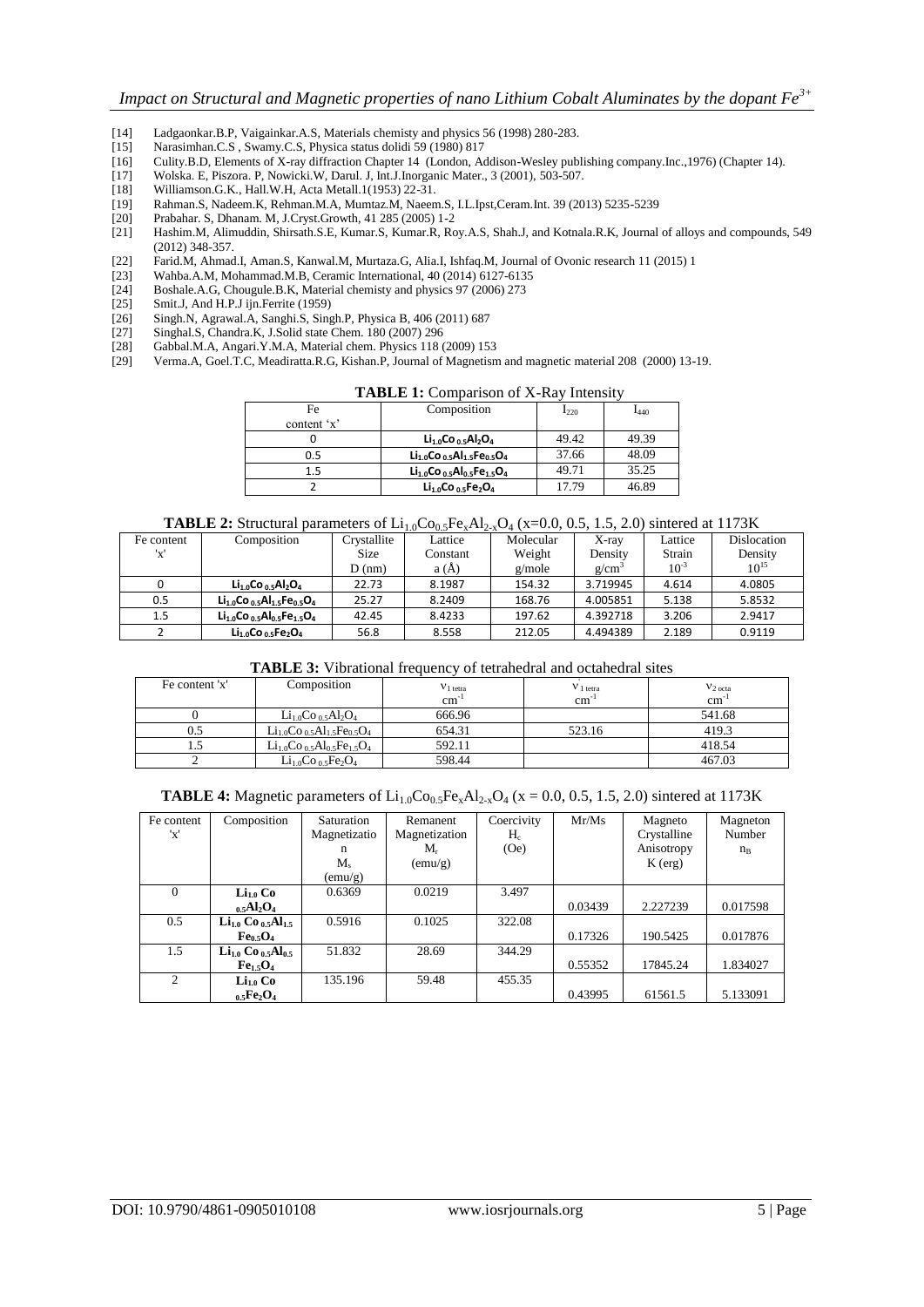

**Figure 1:** X-Ray Diffraction pattern of  $Li_{1.0}Co_{0.5}Fe_{x}Al_{2-x}O_{4}$  (x=0.0, 0.5, 1.5, 2.0) sintered at 1173K



**Figure 2.** SEM micrograph of  $Li_{1.0}Co_{0.5}Fe_xAl_{2-x}O_4$  (x=0.0, 0.5, 1.5, 2.0) sintered at 1173K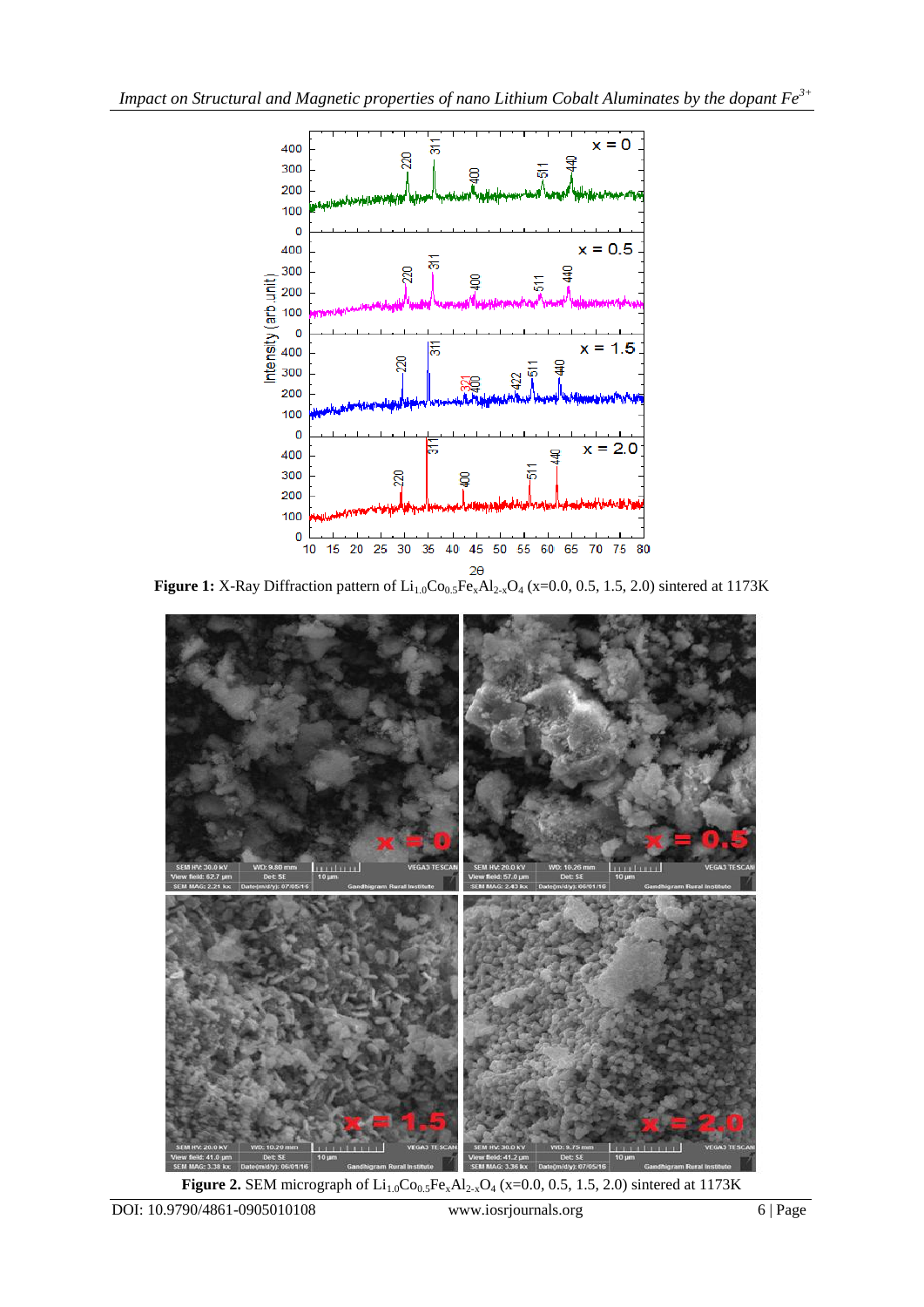

**Figure 3:** EDS of  $Li_{1.0}Co_{0.5}Fe_xAl_{2.x}O_4$  (x=0.0, 0.5, 1.5, 2.0) sintered at 1173K



**Figure 4:** FTIR spectra of  $Li_{1.0}Co_{0.5}Fe_xAl_{2-x}O_4$  (x=0.0, 0.5, 1.5, 2.0) sintered at 1173K